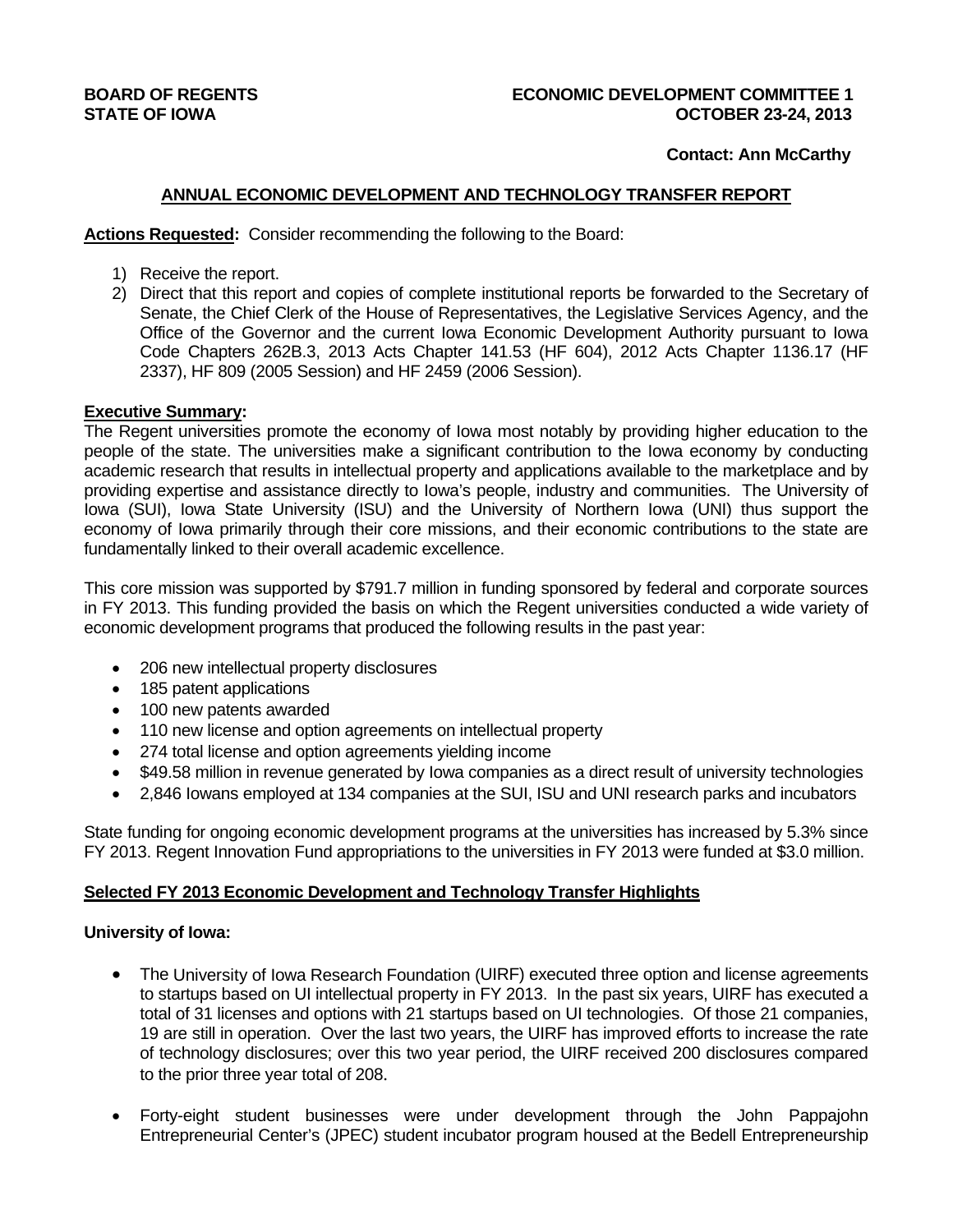Learning Laboratory.

- o Tutor Universe is a social networking-based market for online tutoring services. It was formed out of the Bedell Entrepreneurship Learning Laboratory in 2011 by UI graduate students in Computer Science, Thomas Hornbeck and Hung Tran. The company has raised in excess of \$500,000 in investment and was named the UI Student Startup of the Year at the inaugural Hawkeye Innovation Summit in FY 2013.
- o TranslaCare is a UI student startup that has recently been awarded \$100,000 from the Iowa Economic Development Authority. Ryan Ries, a UI Neurobiology and Linguistics major, started the company in 2011 from the Bedell Entrepreneurship Learning Laboratory. TranslaCare is developing a software application for individuals with speech disabilities; the company plans to begin beta testing during the fall of 2013 with a product release scheduled for 2014.
- The John Pappajohn Entrepreneurial Center (JPEC) delivers campus-wide and online undergraduate entrepreneurial education and technology innovation coursework in the MBA program. In FY 2013, there were 3,738 total student enrollments in 145 sections of courses and 323 students graduated from one of the Certificate or BBA programs offered by JPEC. In addition, the Jacobson Institute for Youth Entrepreneurship offered comprehensive program that enriches K-12 students' lives through classroom and practical educational experiences. During FY 2013, the Jacobson Institute impacted 3,252 youth and worked with 387 high school teachers in Iowa who are using the Institute's YouthBiz Central online curriculum. In addition, 145 youth participated in summer camps held across Iowa.
- The 47 UI Research Park (UIRP) companies and affiliated labs report 1,707 employees. Two new companies located at the University of Iowa Research Park added over 160 jobs to the region:
	- o MediRevv, a revenue cycle management company, opened their new facility on the research park in August 2012. MediRevv currently employees approximately 130 people. Plans are underway to expand their presence at the park by building an addition to their current facility in FY 2014.
	- o Leepfrog Technologies, a custom computer software development company for higher learning, located at the park in FY 2013. The company currently employs 32 people.
- The University of Iowa and Kirkwood Community College announced a joint partnership to build a regional STEM education center on the UI Research Park. The center will focus on enhancing technical education and examining new models to stimulate additional student interest in STEM careers and four-year degrees. The location will provide students unique learning opportunities to interact with the State Hygienic Laboratory and other technology companies and UI research facilities located there. It is scheduled to open in fall 2015.

# **Iowa State University:**

- The ISU Research Park continues to be successful in initiating as well as nurturing numerous new businesses. Three new companies and affiliates joined the park in FY13, bringing the historical total to 221 companies, research centers, and affiliates. Currently, there are 53 companies and research centers and 14 affiliates located in the park, employing 1,240 and 139 people, respectively.
- During the period FY 2006-2013, IPRT had more than 700 interactions with lowa companies covering 71 of Iowa's 99 counties. IPRT Company Assistance had a positive cumulative impact exceeding \$100 million over the five years between FY 2008-2012.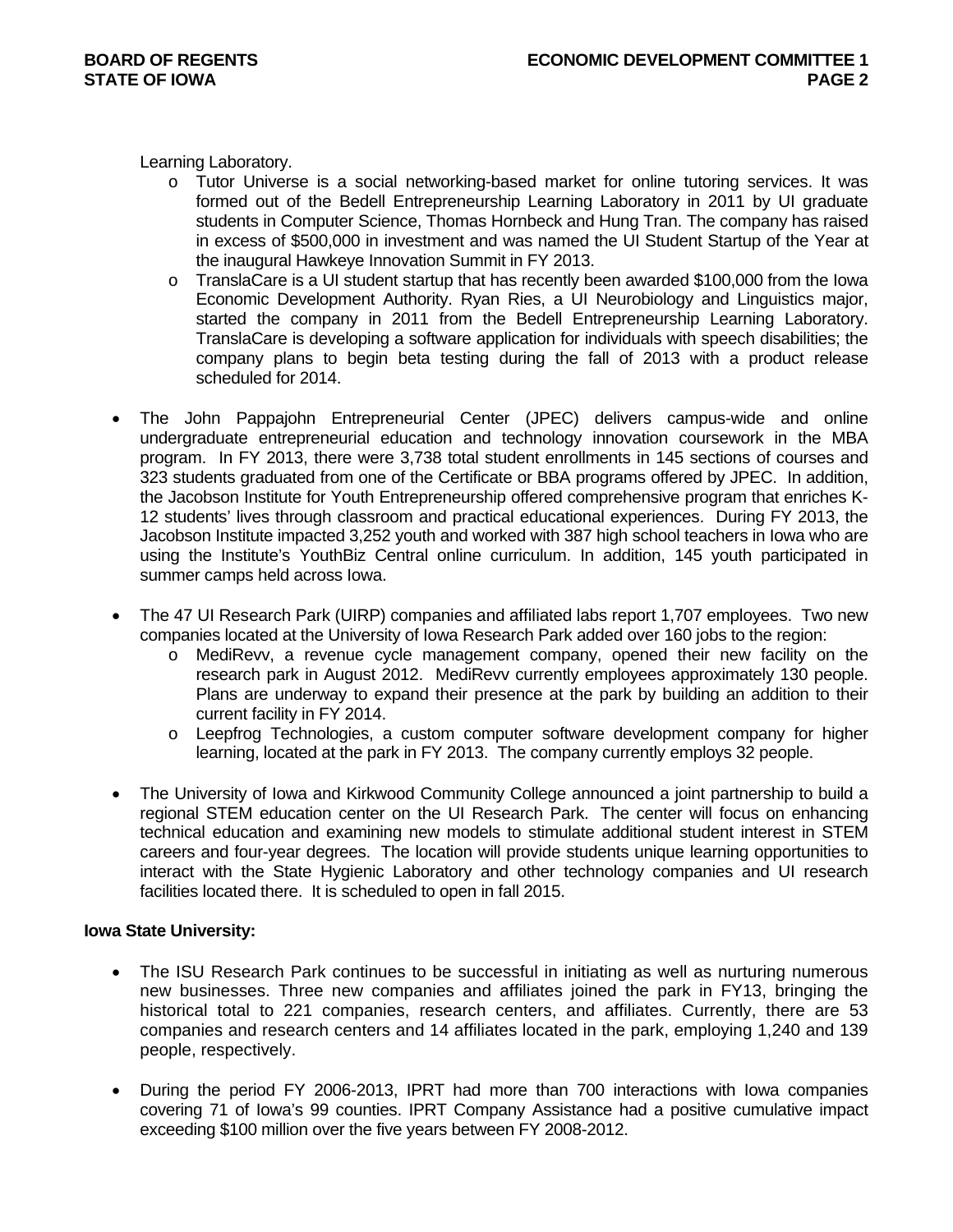- In FY 2013, 1,613, businesses from 97 counties in the state received assistance on projects or attended educational workshops from ISU Extension and Outreach's Center for Industrial Research and Service staff or partners. Companies responding to surveys reported \$35 million in new investments, \$21 million in costs saved or avoided, and \$389 million in sales gained or retained. Company executives stated that 5,638 jobs were added or retained as a result of the assistance they received from CIRAS and partners.
- In FY 2013, more than 6,000 middle and high school students attended ISU Extension and Outreach's Project Lead the Way courses at 200 sites across the state. The College of Engineering also supported more than 4,000 youth participants as part of FIRST LEGO League, and hosted nearly 800 youth in engineering summer kids' camps.
- Statewide Small Business Development Centers (SBDCs) provided business assistance to individuals and companies totaling 2,646 clients and 11,018 counseling hours. The SBDC also conducted 221 training workshops in which 3,483 individuals participated.

The ISU SBDC, along with the ISU Pappajohn Center for Entrepreneurship, provided 546 hours of counseling assistance to startup and existing companies; served 117 clients with one-on-one counseling; educated 433 attendees through workshops; provided advice to several hundred clients via telephone and e-mail; and advised 32 technology companies in the areas of licensing, equitybased financing, market entry, and numerous operational areas.

# **University of Northern Iowa:**

- UNI provided service in all 99 counties to nearly 1,273 unique business, community and local government clients; another 12,800 individuals were engaged in the MyEntre.Net/IASourceLink entrepreneurial support system. The delivery of these services involved 212 faculty members and nearly 2,000 students.
- Twenty student businesses were tenants in the John Pappajohn Entrepreneurial Center's (JPEC) R.J. McElroy Student Business Incubator and 50 additional student entrepreneurs were assisted by the affiliate program. One of the UNI John Pappajohn Center's student incubator tenants was selected as National Student Entrepreneur of the Year by the Collegiate Entrepreneurs Organization. In addition, 171 K-12 students and 23 teachers were served in FY 2013 with JPEC outreach presentations, workshops and camps.
- UNI leveraged each \$1 invested by the state with \$5 in private grants, fees or federal funding.
- UNI's two incubator/accelerators programs and MyEntre.Net helped start or expand 221 business ventures creating 430 FTE jobs. MyEntre.Net provided on-demand business and market information to 302 businesses through its new Business Concierge service; another 183 clients were served by the UNI SBDC.
- UNI completed the pilot year of Advance Iowa, the state's certified economic gardening center, by providing job growth assistance to 12 second-stage Iowa companies.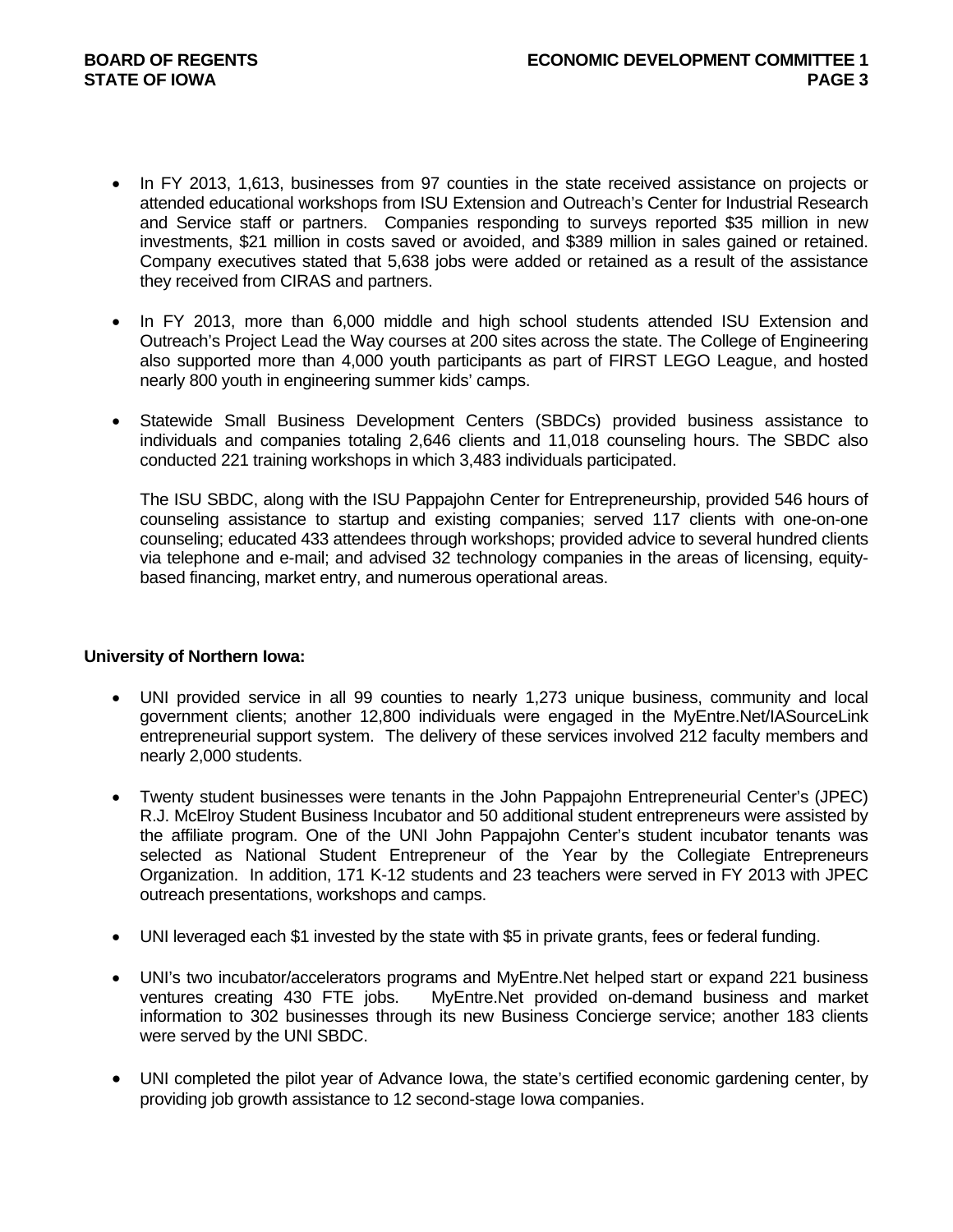# **Engagement**

Many organizational units at the Regent universities are engaged with Iowa's people, industry and communities for the promotion of the state's economic development. Key economic development efforts include: research, intellectual property development and technology transfer, business incubation and acceleration, direct technical assistance to local and regional economic development groups, technical assistance and counseling to businesses, market research for Iowa companies and attracting and retaining businesses in the state. These activities are also highly coordinated with the economic development efforts of the Governor, the Iowa General Assembly, the Iowa Innovation Corporation and state agencies including the Iowa Economic Development Authority.

# **State Funding for Economic Development and Technology Transfer**

State funding in FY2013 was provided in two primary economic development program areas:

# 1. Ongoing Economic Development and Technology Transfer Programs: FY 2013 \$3.21 million

In FY 2013, the state provided \$3.21 million for several ongoing programs which include the research parks at SUI and ISU, the Institute for Physical Research and Technology, the Small Business Development Centers, the Institute for Decision Making, the Metal Casting Center and the Center for Advanced Drug Development. For FY 2013, state support for these programs remained level funded at \$3.21 million. This is an increase of 5.3% compared to the FY 2003 appropriation.

# 2. Regents Innovation Fund (RIF – previously the Grow Iowa Values Fund): FY 2013 \$3.0 million

In FY 2005, the General Assembly authorized a ten-year annual appropriation under the Grow Iowa Values Fund to the Regents universities for purposes of supporting the human and physical infrastructure needed to effectively develop and transfer technology discoveries and to fund development projects involving existing companies and start ups. In FY 2013, the General Assembly renamed the funding stream the Regents Innovation Fund (RIF).

Many of the RIF-funded projects involve multi-year research and development efforts with private companies. A number of projects funded in earlier years are now being completed and are demonstrating a significant impact on job and wealth creation.

For FY 2013, the General Assembly approved \$3.0 million in RIF funding. The universities and companies involved in RIF projects have identified matching funds for the projects.

Examples of projects included:

• Higher Learning Technologies (HLT) received RIF/GIVF funding from the University of Iowa. HLT specializes in customized test preparation and educational software. This year HLT was a winner in the Business Model Competition and received three awards in the Silicon Prairie Awards, the most out of any company. They received the "New Startup of the Year", "Mobile App of the Year", and "Innovation of the Year" awards. HLT has raised \$235,000 so far and the company is talking with several investors to raise \$565,000 and hopes to close the investment round by the end of October, at which time the company will have raised just over \$600,000 to date. They were also awarded \$100,000 from the State of Iowa's Demonstration Fund in July. Since the launch of two apps in May, they have generated \$112,000 in sales in just over three months. A nursing app has ranked in the top 10 grossing educational apps in Apple's iStore and the #2 grossing education app in the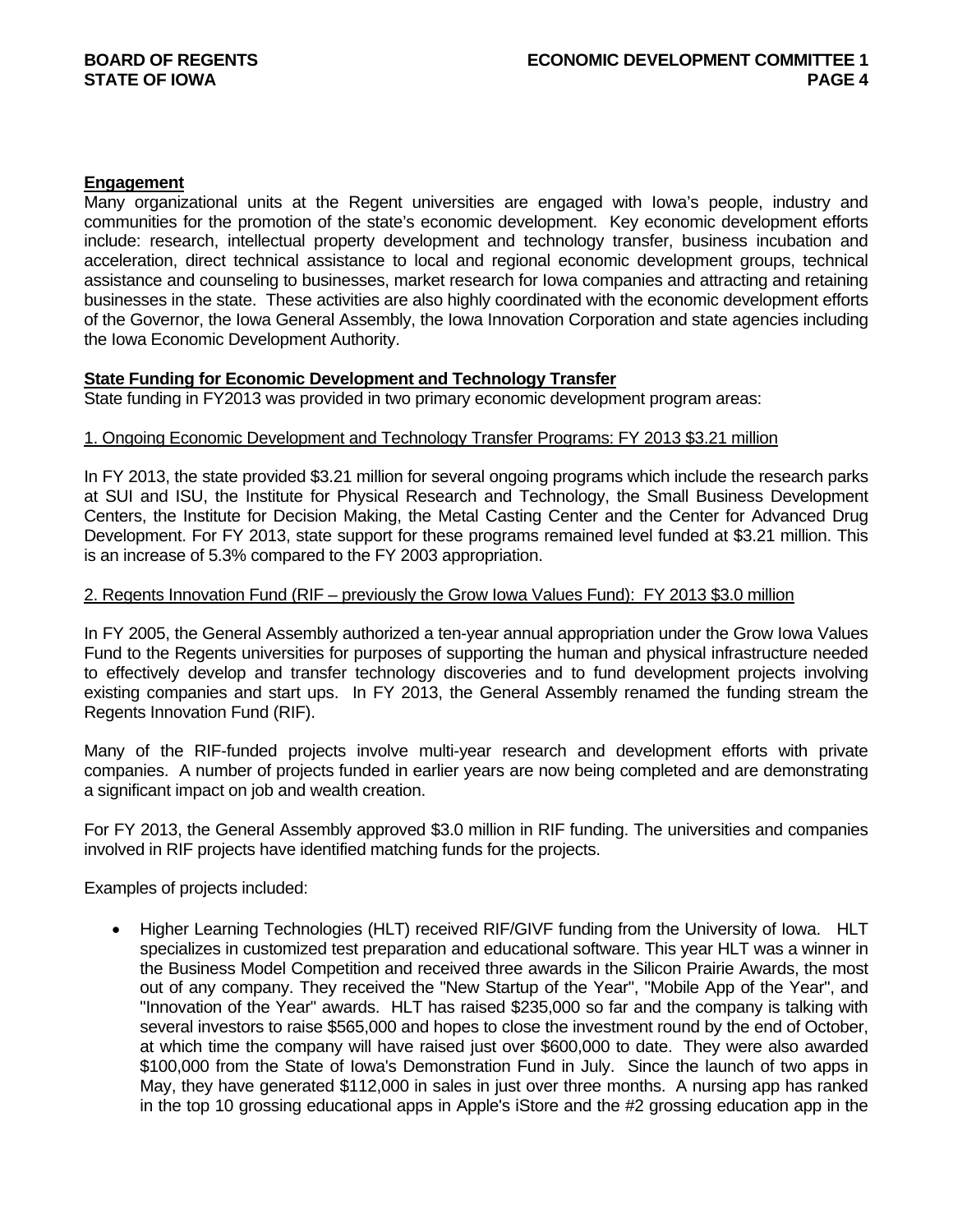Google Play store. Both Apple and Google have over 100,000 educational apps available. By the end of the year, Higher Learning Technologies plans to launch 10 additional apps.

- Iowa State professor Eliot Winer has received funding to research and commercialize volume rendering of medical data on a mobile device. A prototype iOS application has been developed during the time of the project. This allows a user to load in a computed tomography (CT) or Magnetic Resonance Imaging (MRI) dataset and view it in interactive 3D. A user can fully manipulate the representation through rotation, translation, scaling, coloring, and displaying of different tissue densities (e.g., bone, fat-bone range, etc.). This was accomplished by making novel advancements in techniques for orthogonal texture slicing and memory bandwidth optimization. In addition, work was done on the user interface so that loading and accessing data would be as simple and intuitive as possible. The labeling of different modes (i.e., tissue types, coloring, etc.) and artwork were created by the company partner on the project. Bug testing by users revealed some inherent preferences for the user interface, some of which are currently being implemented. The company partner has begun working with the research code to "harden" it up for release which is planned, at this point, for late 2013 or early 2014.
- UNI Entrepreneurship Outreach is launching a statewide Economic Gardening (EG) program in Iowa to address a compelling need among smaller, locally-owned employer firms for actionable business intelligence and support. In FY 2013, a pilot program for Economic Gardening was launched as an advance effort for the statewide program. A Strategic Resource Team was certified and twelve economic development organizations from throughout Iowa were trained in EG and began referring Stage II business clients for services. Twelve companies were served with EG services and networked services formalized through the pilot. Ten Dream Big Grow Here contests were hosted in the fall of 2013. An additional four regional hosts were placed on a waiting list. The ten contests served entrepreneurs in 66 counties, attracted 225 contestants and generated 100,000 online votes and comments over a four week period. Regional winners will compete in a Pitch-Off event during EntreFest in 2013 in Cedar Rapids, Iowa. Work continues on scaling three MyEntre.Net resources. The Dream Big Grow Here technologies are fully scaled and two others are underway.

For FY 2014, the General Assembly approved an appropriation of \$3.0 million from a new fund created under Iowa Code 8.75. Each of the universities has developed a proposal for how it will direct a share of these appropriations in FY 2014. The \$3.0 million in funding will be matched on a one-to-one basis from a variety of sources including: private companies participating in projects, university matching funds, client and testing fees, and non-state research grants.

# **Full Reports Available**

The full annual reports from the universities are available at the Board of Regents website and will be provided to the General Assembly, the Governor's Office, the Legislative Services Agency and the Iowa Economic Development Authority.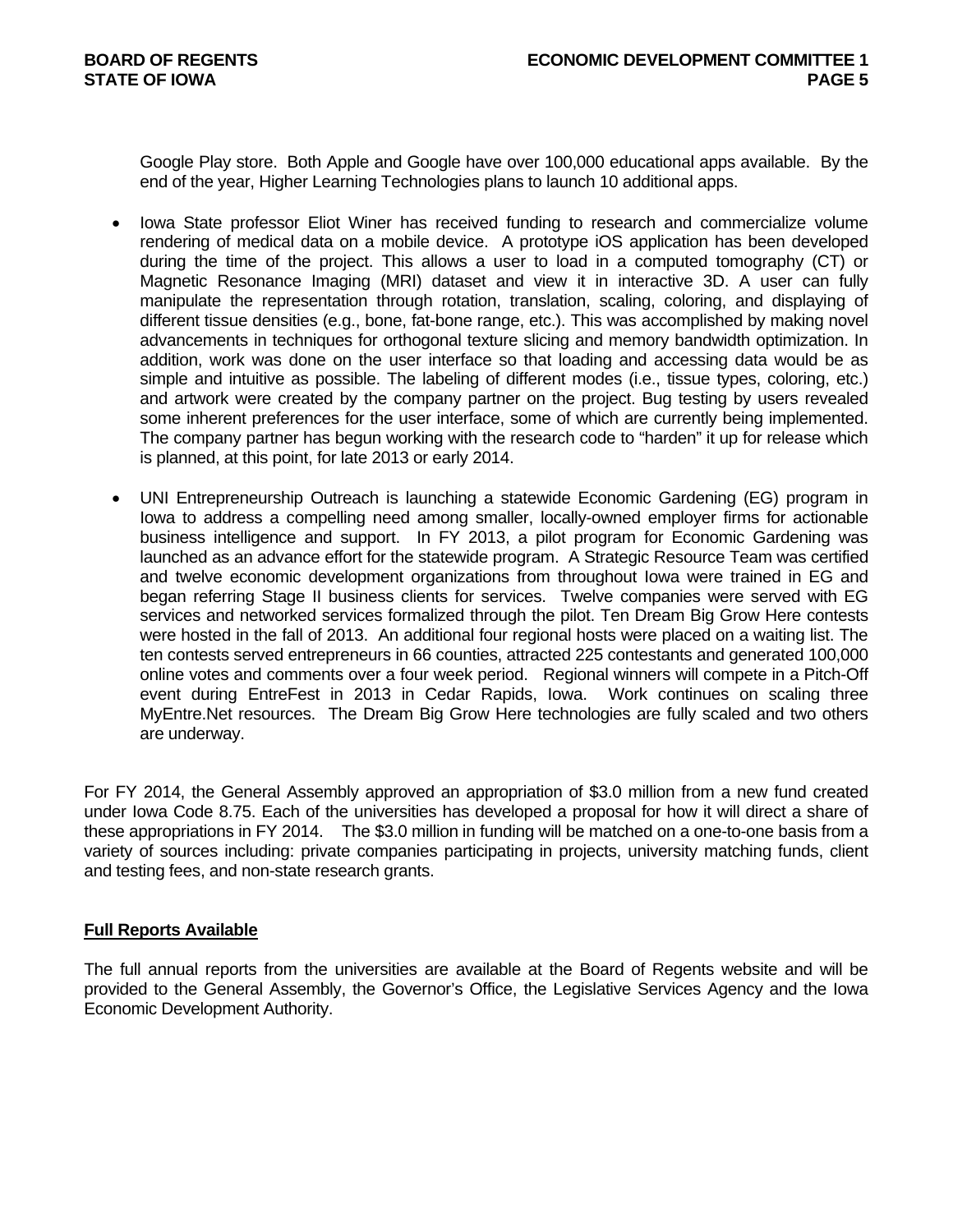# **BOARD OF REGENTS ECONOMIC DEVELOPMENT COMMITTEE 1**  PAGE 6

# **STATE OF IOWA**

|                                                                                                                    | FY 2011         |                   |                  |                          | FY 2012          |                  |                  |                    | FY 2013         |                   |                  |                    |
|--------------------------------------------------------------------------------------------------------------------|-----------------|-------------------|------------------|--------------------------|------------------|------------------|------------------|--------------------|-----------------|-------------------|------------------|--------------------|
| <b>Indicators</b>                                                                                                  | <b>ISU</b>      | <b>SUI</b>        | <b>UNI</b>       | Regents<br><b>Totals</b> | <b>ISU</b>       | <b>SUI</b>       | <b>UNI</b>       | Regents<br>Total   | <b>ISU</b>      | <b>SUI</b>        | <b>UNI</b>       | Regents<br>Total   |
| $\circ$<br>disclosures<br>1. Number<br>$\sigma$<br>intellectual property                                           | 106             | 68                | 8                | 182                      | 102              | 102              | 9                | 213                | 98              | 98                | 10               | 206                |
| 2. Number of patent applications<br>filed                                                                          | 47              | 90                | 5                | 169                      | 56               | 116              | $\overline{7}$   | 179                | 39              | 142               | 4                | 185                |
| 3. Number of patents awarded                                                                                       | $\overline{25}$ | 43                | $\mathfrak{Z}$   | $\overline{75}$          | 16               | 59               | $\overline{2}$   | 77                 | 24              | 74                | $\overline{2}$   | 100                |
| 4. Number of license and option<br>agreements<br>executed<br>on<br>institutional intellectual property<br>in total | 49              | 24                | $\overline{2}$   | 75                       | 50               | 21               | $\mathfrak{Z}$   | 74                 | 79              | 29                | $\overline{2}$   | 110                |
| 5. Number of license and option<br>executed<br>agreements<br>on<br>institutional intellectual property<br>in Iowa  | 19              | 5                 | 1                | 25                       | 19               | 7                | $\mathfrak{Z}$   | 29                 | 39              | 8                 | $\overline{2}$   | 49                 |
| 6. Number of license and option<br>agreements yielding income                                                      | 217             | 94                | 11               | 322                      | 188              | 94               | 10               | 292                | 173             | 92                | 9                | 274                |
| 7. Revenue to lowa companies as<br>a result of licensed technology <sup>1</sup>                                    | \$86<br>million | \$1.99<br>million | \$2.4<br>million | \$90.4<br>million        | \$101<br>million | \$2.2<br>million | \$2.6<br>million | \$105.8<br>million | \$45<br>million | \$2.38<br>million | \$2.2<br>million | \$49.58<br>million |
| 8. Number of startup companies<br>in total<br>(through<br>formed.<br>licensing activities)                         | 2               | $\sqrt{3}$        |                  | 5                        |                  | $\overline{2}$   |                  | $\overline{2}$     | $\overline{2}$  | 8                 |                  | 10                 |
| 9. Number of startup companies<br>formed.<br>in Iowa<br>(through<br>licensing activities)                          | $\overline{2}$  | 3                 |                  | 5                        |                  | $\overline{2}$   |                  | $\overline{2}$     |                 | 8                 |                  | 9                  |
| 10. Number of start up companies<br>through<br>UNI<br>formed<br>MyEntrenet/Incubator                               |                 |                   | 61               | 61                       |                  |                  | 73               | 73                 |                 |                   | 78               | 78                 |
| 11. Number<br>0f<br>companies<br>in<br>research park/incubators                                                    | 57              | 41                | 23               | 121                      | 59               | 41               | 24               | 124                | 53              | 47                | 28               | 128                |

**\***corrected numbers